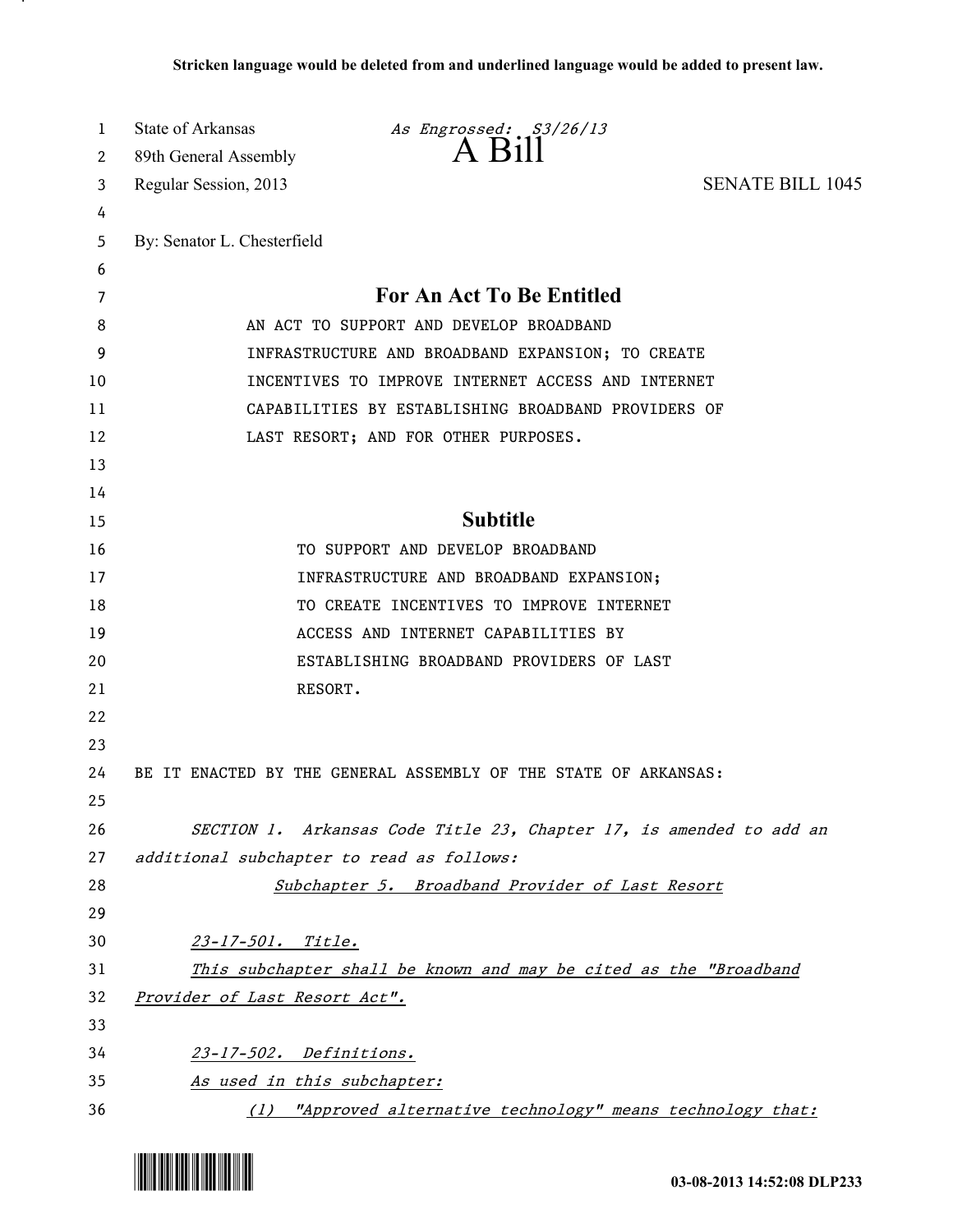| 1  | (A) Offers service and functionality comparable to that                       |
|----|-------------------------------------------------------------------------------|
| 2  | provided through an exiting provider's facilities, as determined by the       |
| 3  | Arkansas Public Service Commission;                                           |
| 4  | (B) May include a technology that does not require the use                    |
| 5  | of a public right-of way; and                                                 |
| 6  | (C) Is approved by the commission for deployment in a                         |
| 7  | particular service area;                                                      |
| 8  | (2) "Basic telecommunications service" means the service                      |
| 9  | provided to the premises of residential or business customers composed of the |
| 10 | following:                                                                    |
| 11 | Voice-grade access to the public switched network with<br>(A)                 |
| 12 | ability to place and receive calls;                                           |
| 13 | Touch-tone service availability;<br>(B)                                       |
| 14 | (C) Flat-rate residential local service and business local                    |
| 15 | <i>service;</i>                                                               |
| 16 | Access to emergency services where provided by local<br>(D)                   |
| 17 | authorities;                                                                  |
| 18 | Access to basic operator services;<br>(E)                                     |
| 19 | A standard white-page directory listing;<br>(F)                               |
| 20 | Access to basic local directory assistance;<br>(G)                            |
| 21 | Access to long distance toll service providers; and<br>(H)                    |
| 22 | The minimum service quality as established and<br>(I)                         |
| 23 | required by the commission on February 4, 1997;                               |
| 24 | (3) "Broadband" means any service used to provide Internet                    |
| 25 | access at a minimum speed of four megabits per second (4 Mbps);               |
| 26 | (4) "Competing local exchange carrier" means a local exchange                 |
| 27 | carrier that is not an incumbent local exchange carrier;                      |
| 28 | (5) "Exchange access" means offering access to telephone                      |
| 29 | exchange services or facilities for the purpose of originating or terminating |
| 30 | telephone toll services;                                                      |
| 31 | "Exiting provider" means an entity that:<br>(6)                               |
| 32 | (A) Is the predominant local exchange carrier in a local                      |
| 33 | exchange area; and                                                            |
| 34 | Ceases operation in all or part of the local exchange<br>(B)                  |
| 35 | area;                                                                         |
| 36 | "Facilities-based local exchange carrier" means a local<br>(7)                |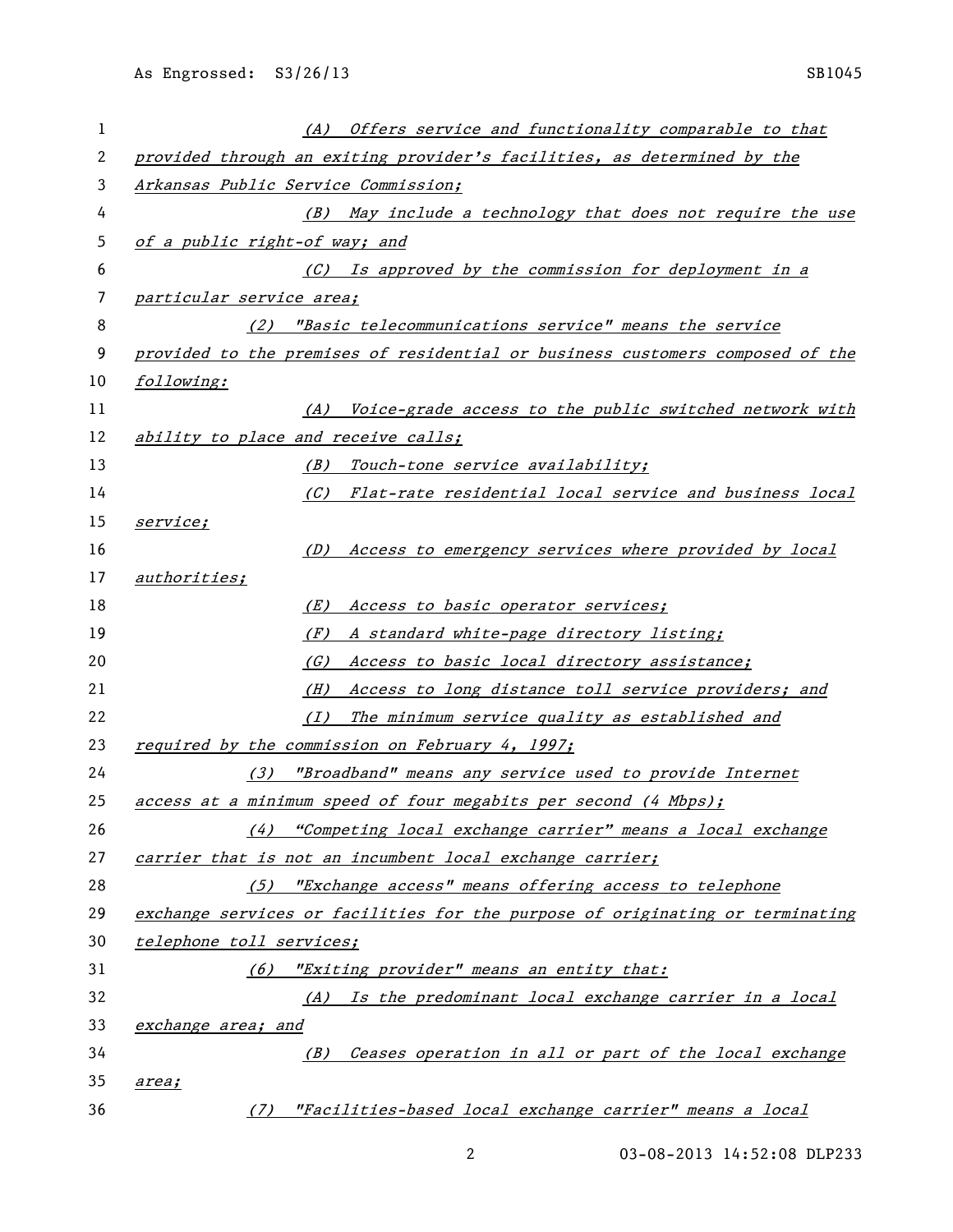As Engrossed: S3/26/13 SB1045

| 1  | exchange carrier that provides local exchange service:                        |
|----|-------------------------------------------------------------------------------|
| 2  | (A) Exclusively over facilities owned or leased by the                        |
| 3  | carrier; or                                                                   |
| 4  | (B) Predominantly over facilities owned or leased by the                      |
| 5  | carrier, in combination with the resale of the telecommunications service or  |
| 6  | broadband service of another carrier;                                         |
| 7  | (8) "Incumbent local exchange carrier" means a local exchange                 |
| 8  | carrier and the successors and assigns of the local exchange carrier that are |
| 9  | certified by the commission to operate in a local exchange area and were      |
| 10 | providing basic local exchange service on February 8, 1996;                   |
| 11 | $(9)$ "Local exchange area" means the geographic area approved by             |
| 12 | the commission within which a local exchange carrier is authorized to provide |
| 13 | basic local exchange services and switched-access services;                   |
| 14 | $(10)(A)$ "Local exchange carrier" means a telecommunications                 |
| 15 | provider of basic local exchange service and switched-access service.         |
| 16 | (B) "Local exchange carrier" does not include a commercial                    |
| 17 | mobile telephone service provider;                                            |
| 18 | (11) "Local exchange service" means the provision of telephone                |
| 19 | exchange service or exchange access;                                          |
| 20 | (12) "Provider of last resort" means an entity that is required               |
| 21 | by this subchapter to provide broadband to its customers; and                 |
| 22 | (13) "Successor provider" means an entity that is or is                       |
| 23 | designated to become, the provider of last resort for all or part of a        |
| 24 | defined geographic area previously served by an exiting provider.             |
| 25 |                                                                               |
| 26 | 23-17-503. Broadband obligations of provider of last resort.                  |
| 27 | A provider of last resort shall provide broadband upon request by a           |
| 28 | customer within its local exchange area.                                      |
| 29 |                                                                               |
| 30 | 23-17-504. Obligations of incumbent local exchange carrier as provider        |
| 31 | of last resort - Satisfaction of obligations using any available technology.  |
| 32 | Except as provided in § 23-17-506 or § 23-17-509, an incumbent<br>(a)         |
| 33 | local exchange carrier has the obligations of the provider of last resort.    |
| 34 | An incumbent local exchange carrier may meet the local exchange<br>(b)        |
| 35 | carrier's obligations under this section using any available technology.      |
| 36 |                                                                               |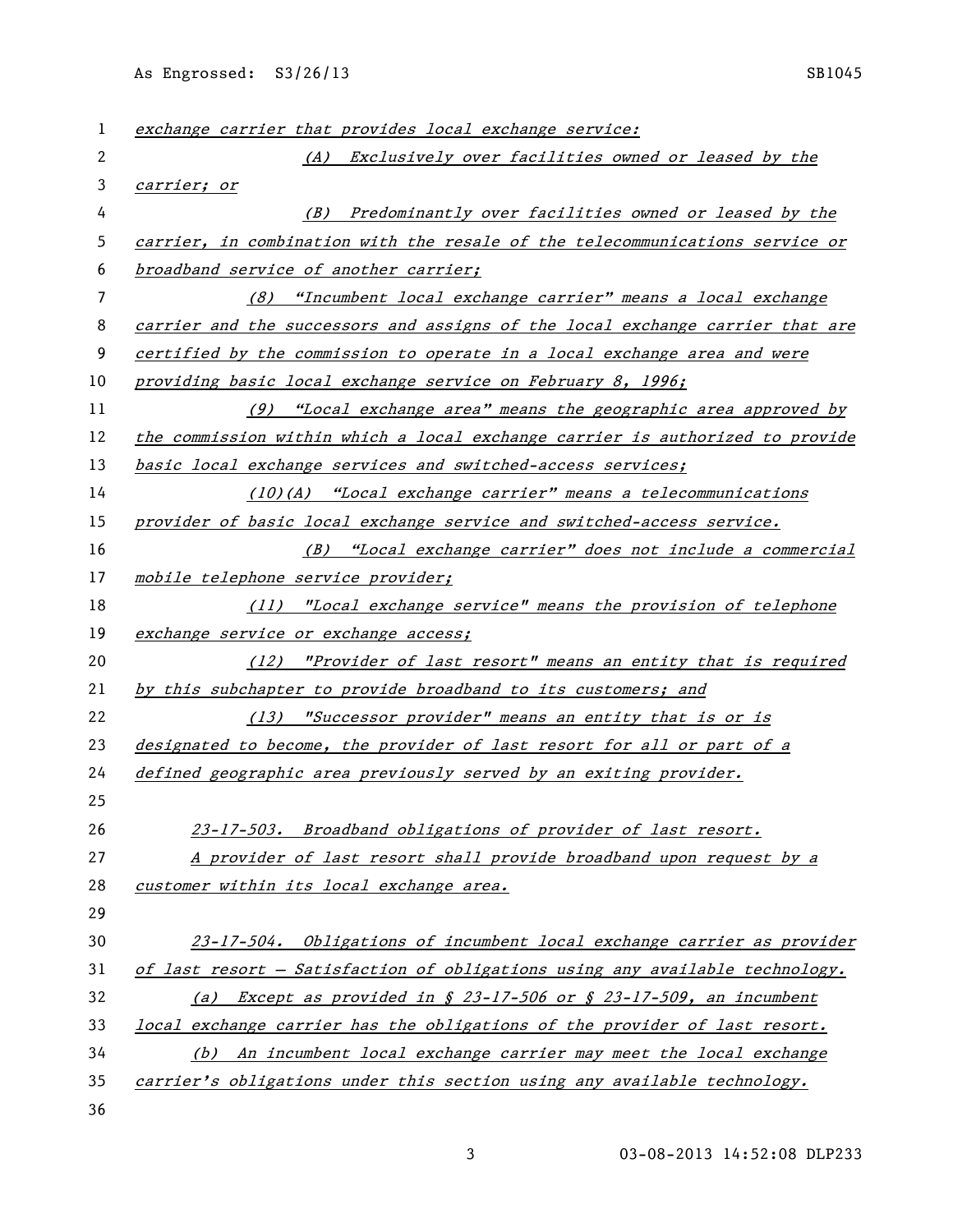| 1  | 23-17-505. Exiting provider - Advance notice required - Liability for               |
|----|-------------------------------------------------------------------------------------|
| 2  | charges owed to other providers.                                                    |
| 3  | An exiting provider shall provide advance notice of at least sixty<br>(a)           |
| 4  | (60) days to the Arkansas Public Service Commission and each affected               |
| 5  | customer and wholesale provider before:                                             |
| 6  | (1) Ceasing to serve all or part of the provider's defined                          |
| 7  | service area; or                                                                    |
| 8  | (2) Filing for bankruptcy.                                                          |
| 9  | The notice required by subsection (a) of this section shall:<br>(b)                 |
| 10 | Be submitted in the form and manner prescribed by the<br>(1)                        |
| 11 | commission; and                                                                     |
| 12 | Include at least one (1) toll-free customer service<br>(2)                          |
| 13 | telephone number maintained by the provider to facilitate the continuation of       |
| 14 | service and the transition of customers to other providers.                         |
| 15 | The exiting provider is liable for all charges incurred by its<br>$\left( c\right)$ |
| 16 | customers or other providers to transition a customer to another provider.          |
| 17 |                                                                                     |
| 18 | 23-17-506. Relief from provider of last resort obligations -                        |
| 19 | Installation of facilities by another provider.                                     |
| 20 | (a) A designated provider of last resort or another provider may                    |
| 21 | petition the Arkansas Public Service Commission for an order relieving the          |
| 22 | designated provider of all or part of its obligations as the provider of last       |
| 23 | resort in an area if:                                                               |
| 24 | (1) A local exchange carrier that is not the designated provider                    |
| 25 | of last resort or a provider of broadband services installs facilities to           |
| 26 | provide broadband in the area; and                                                  |
| 27 | The designated provider of last resort for the area has not<br>(2)                  |
| 28 | installed adequate facilities to serve all customers in the area.                   |
| 29 | The commission shall relieve the designated provider of last<br>(b)                 |
| 30 | resort from all or part of its obligations as the provider of last resort for       |
| 31 | the area and shall designate the entity making the installation under               |
| 32 | subsection (a) of this section as the provider of last resort for all or part       |
| 33 | of the area if the commission determines that:                                      |
| 34 | The designated provider of last resort does not have<br>(1)                         |
| 35 | facilities in place to provide broadband to all customers in the area; and          |
| 36 | The entity making the installation under subsection (a) of<br>(2)                   |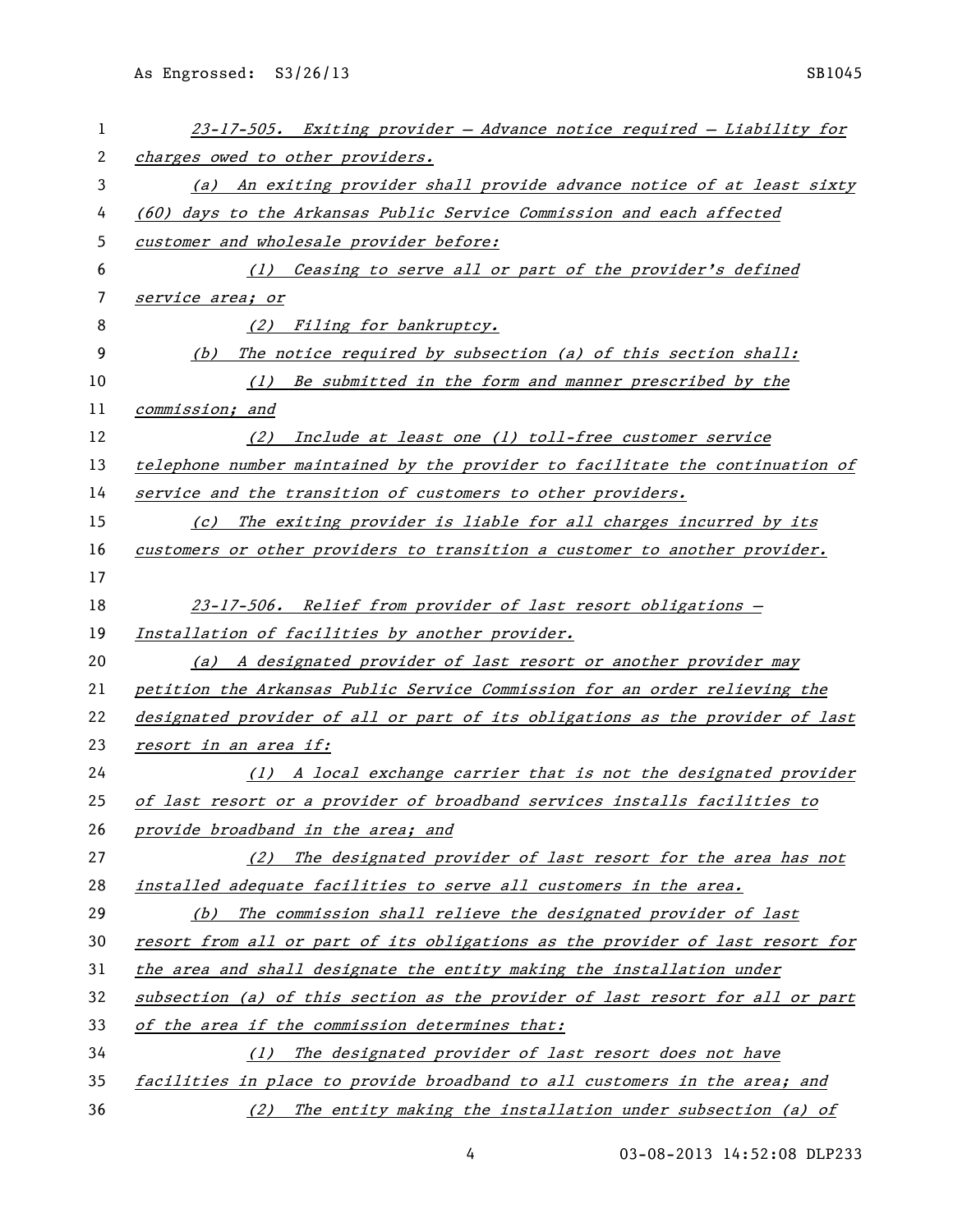As Engrossed: S3/26/13 SB1045

| 1  | this section has installed facilities adequate to provide broadband to all or |
|----|-------------------------------------------------------------------------------|
| 2  | part of the area.                                                             |
| 3  | (c) The commission shall make the determination required by subsection        |
| 4  | (b) of this section within sixty (60) days after the petition is filed with   |
| 5  | the commission under subsection (a) of this section.                          |
| 6  |                                                                               |
| 7  | $23-17-507$ . Notice of exiting provider - Appointment of successor -         |
| 8  | Temporary exemption from certain requirements - Arkansas High Cost Fund       |
| 9  | support - Transfer of customers.                                              |
| 10 | (a) Except as provided in §§ 23-17-508 and 23-17-509, the Arkansas            |
| 11 | Public Service Commission shall conduct a formal proceeding to determine a    |
| 12 | successor provider for all or part of the area if:                            |
| 13 | (1) The commission receives notice that an exiting provider will              |
| 14 | cease operation in all or part of the exiting provider's local exchange area; |
| 15 | and                                                                           |
| 16 | (2) Another provider does not have facilities sufficient to                   |
| 17 | provide basic telecommunications service or broadband in the local exchange   |
| 18 | area.                                                                         |
| 19 | (b) After determining a successor provider for the affected area under        |
| 20 | subsection (a) of this section, the commission shall allow the successor      |
| 21 | provider the following as necessary to serve the customers of the exiting     |
| 22 | provider:                                                                     |
| 23 | (1) A reasonable time in accordance with industry practices to:               |
| 24 | (A) Modify, construct, or obtain facilities; or                               |
| 25 | (B) Deploy an approved alternative technology;                                |
| 26 | (2) A temporary exemption from a lawful obligation to unbundle                |
| 27 | the successor provider's network elements for a period determined by the      |
| 28 | commission to be reasonably necessary to allow the successor provider to:     |
| 29 | (A) Modify, construct, or obtain facilities; or                               |
| 30 | (B) Deploy an approved alternative technology; and                            |
| 31 | (3) A temporary exemption from a lawful obligation to provide                 |
| 32 | telecommunications service for resale and broadband within the affected area  |
| 33 | for a period determined by the commission to be reasonably necessary to allow |
| 34 | the successor provider to:                                                    |
| 35 | (A) Modify, construct, or obtain facilities; or                               |
| 36 | (B) Deploy an approved alternative technology.                                |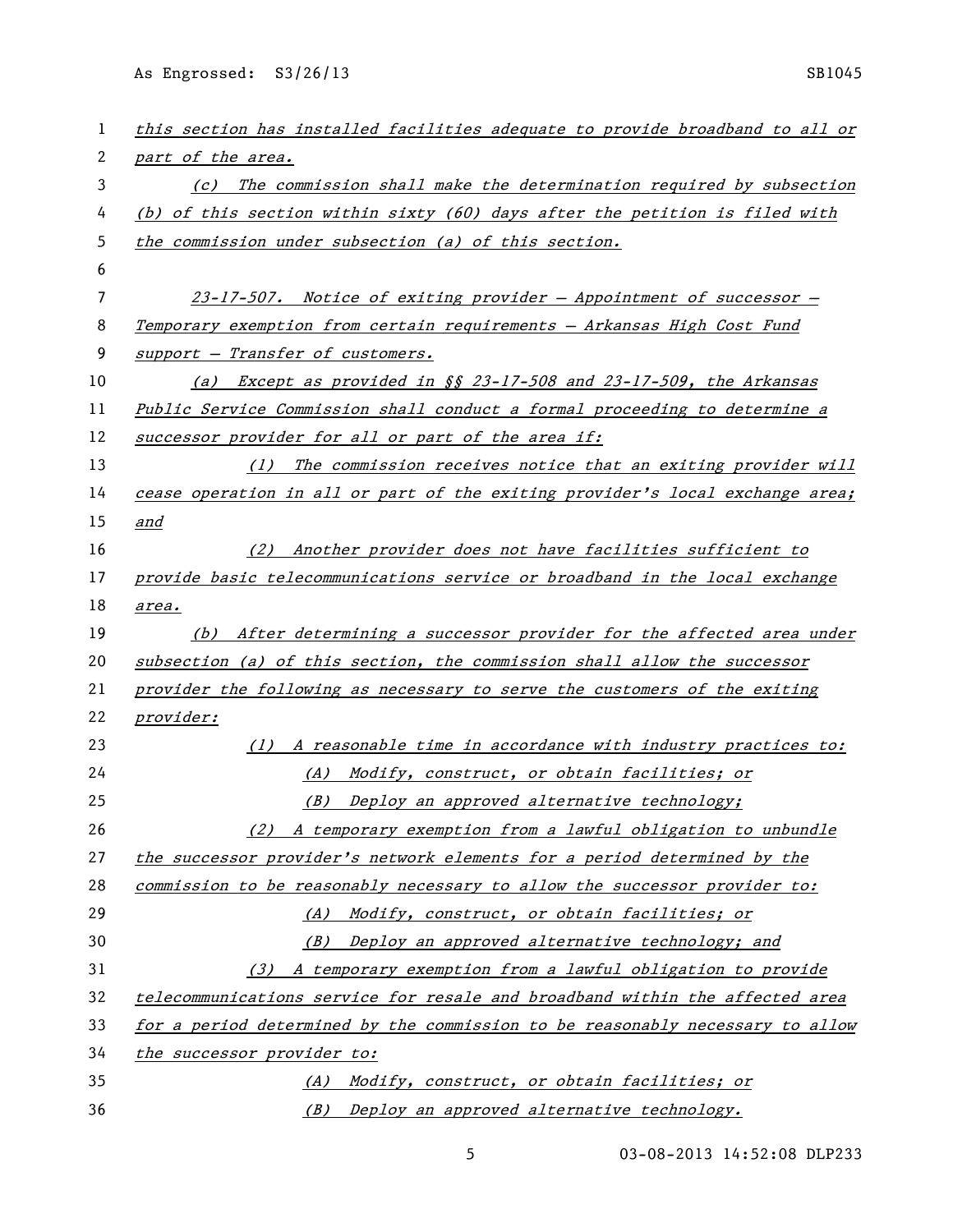As Engrossed: S3/26/13 SB1045

| 1  | The successor provider is entitled to obtain funding from the<br>$\left( c\right)$ |
|----|------------------------------------------------------------------------------------|
| 2  | Arkansas High Cost Fund to support the successor provider's assumption of          |
| 3  | obligations as the provider of last resort for all or part of the area.            |
| 4  | $(d)(1)$ A customer within the defined geographic area to be served by             |
| 5  | the successor provider of basic telecommunications service is considered to        |
| 6  | have applied for basic telecommunications service from the successor provider      |
| 7  | on the effective date of the commission's designation of the successor             |
| 8  | provider.                                                                          |
| 9  | (2) Each right, privilege, and obligation applicable to                            |
| 10 | customers of the successor provider applies to a customer transferred to the       |
| 11 | successor provider under this section.                                             |
| 12 | (3) A customer transferred to the successor provider under this                    |
| 13 | section is subject to the successor provider's terms of service as specified       |
| 14 | in an applicable tariff or contract.                                               |
| 15 | This section does not prohibit:<br>(e)                                             |
| 16 | (1) A customer from seeking, at any time, service from a                           |
| 17 | provider other than the successor provider; or                                     |
| 18 | (2) A provider from voluntarily:                                                   |
| 19 | Serving customers in the affected area; or<br>(A)                                  |
| 20 | (B) Purchasing the facilities of the exiting provider.                             |
| 21 |                                                                                    |
| 22 | 23-17-508. Provider's cessation of local exchange service or                       |
| 23 | abandonment of facilities $-$ Commission's declaration of emergency $-$            |
| 24 | Designation of successor provider.                                                 |
| 25 | The Arkansas Public Service Commission may on its own motion or on<br>(a)          |
| 26 | the petition of an interested party institute an expedited proceeding under        |
| 27 | this section if the commission determines that:                                    |
| 28 | (1) A facilities-based local exchange carrier is authorized to                     |
| 29 | provide local exchange service in all or part of a local exchange area;            |
| 30 | (2) A competing local exchange carrier does not have facilities                    |
| 31 | sufficient to provide local exchange service in the area; and                      |
| 32 | (3) The facilities-based local exchange carrier has:                               |
| 33 | (A) Ceased providing local exchange service to the                                 |
| 34 | customers in the area; or                                                          |
| 35 | (B) Abandoned the operation of the facilities-based local                          |
| 36 | exchange carrier's facilities in the area that are used to provide local           |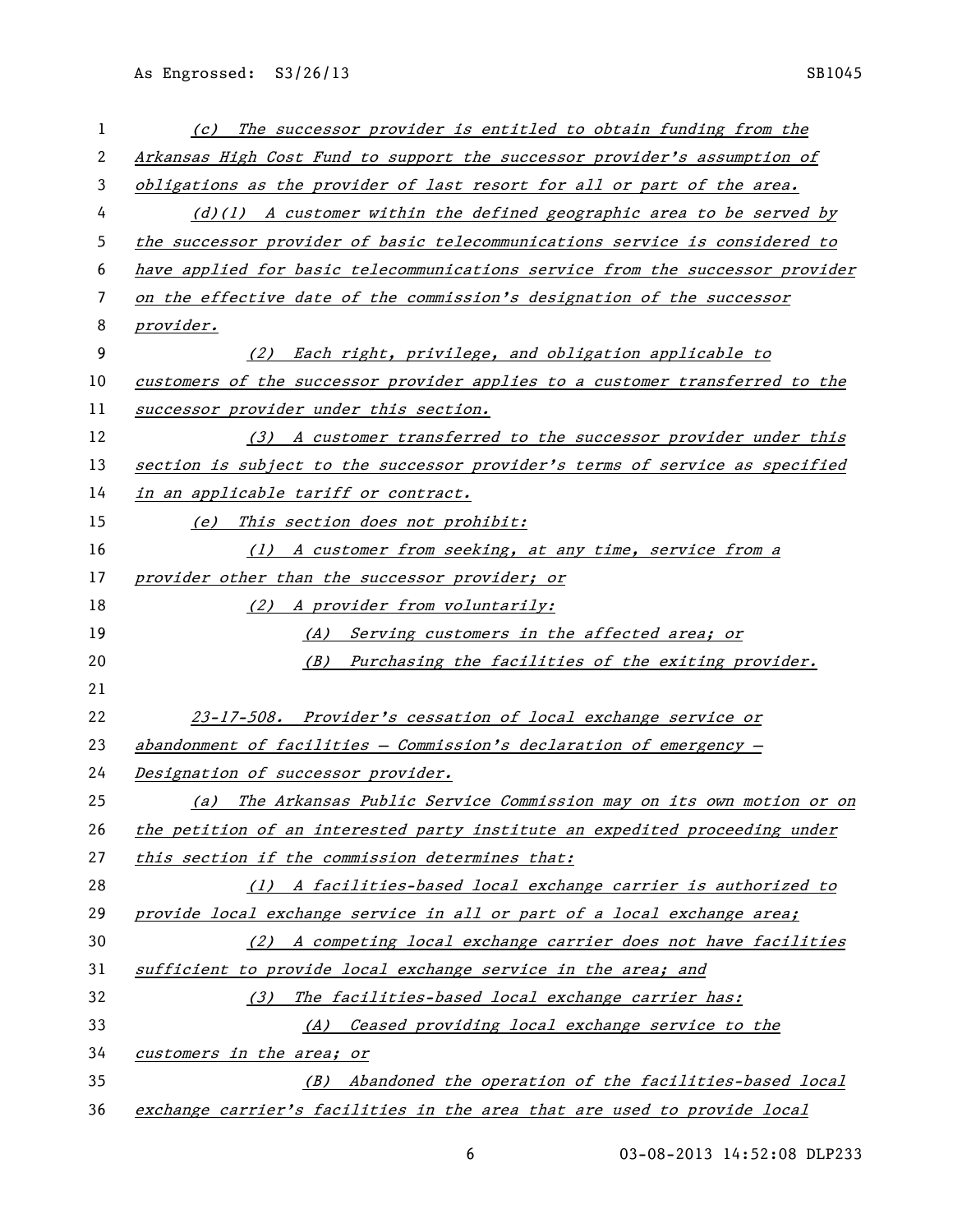| 1  | exchange service.                                                               |
|----|---------------------------------------------------------------------------------|
| 2  | $(b)(1)$ In a proceeding under this section, the commission may declare         |
| 3  | that an emergency exists and issue any order to protect the health, safety,     |
| 4  | and welfare of affected customers and to expedite the restoration or            |
| 5  | continuation of local exchange service or broadband to the affected             |
| 6  | customers.                                                                      |
| 7  | (2) An order issued under subdivision $(b)(1)$ of this section                  |
| 8  | may:                                                                            |
| 9  | Provide for the temporary operation of the facilities-<br>(A)                   |
| 10 | based local exchange carrier's facilities by another provider;                  |
| 11 | (B) Authorize one (1) or more third parties to enter the                        |
| 12 | premises of an abandoned facility; or                                           |
| 13 | (C) Grant temporary waivers from quality-of-service                             |
| 14 | requirements for a provider:                                                    |
| 15 | (i) Providing temporary service under subdivision                               |
| 16 | $(b)(2)(A)$ of this section; or                                                 |
| 17 | (ii) Designated as a successor provider by the                                  |
| 18 | commission under subsection (c) of this section.                                |
| 19 | <i>Except as provided in § 23-17-509, the commission may act under §</i><br>(c) |
| 20 | 23-17-507 to designate a successor provider in a proceeding under this          |
| 21 | <u>section.</u>                                                                 |
| 22 |                                                                                 |
| 23 | 23-17-509. Exclusive service arrangements - Relief from obligations as          |
| 24 | provider of last resort.                                                        |
| 25 | (a) If a competing local exchange carrier operates under an                     |
| 26 | arrangement by which the competing local exchange carrier is the exclusive      |
| 27 | provider of basic telecommunications service for a particular geographic        |
| 28 | area, building, or group of residences and businesses, the incumbent local      |
| 29 | exchange carrier is relieved of its obligations as a provider of last resort,   |
| 30 | and the competing local exchange carrier has the obligations of a provider of   |
| 31 | last resort with respect to the particular geographic area, building, or        |
| 32 | group of residences and businesses.                                             |
| 33 | (b) The incumbent local exchange carrier has twelve (12) months to              |
| 34 | make any modifications necessary to facilities purchased from an exiting        |
| 35 | provider to allow the incumbent local exchange carrier to serve the affected    |
| 36 | customers of a competing local exchange carrier if:                             |